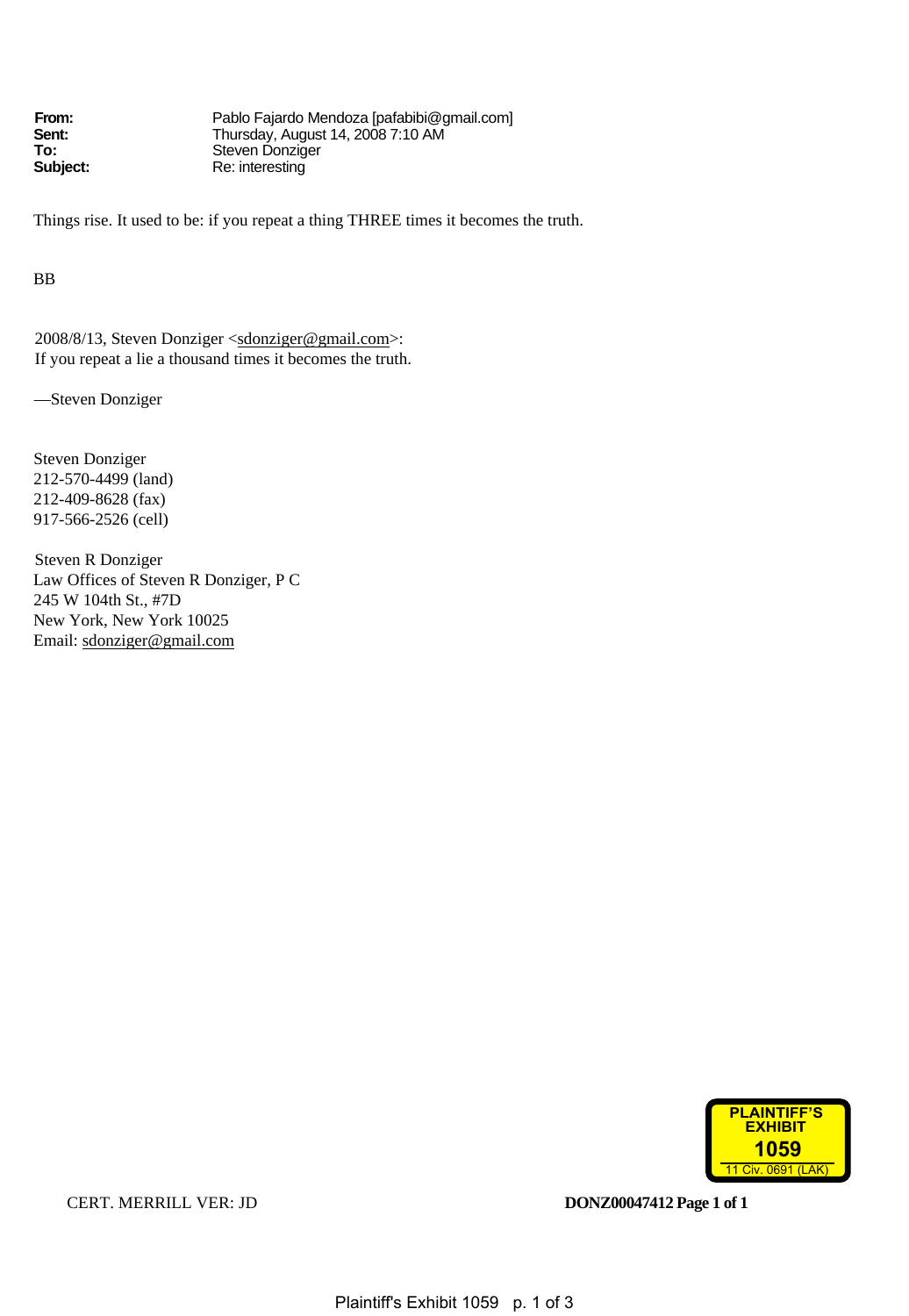## **MERRILL** CORPORATION



225 VARICK STREET NEW YORK, NY 10014 • PHONE: (212) 620-5600 NEW YORK, NY • PHONE: (212)

|                       |          | NEW YORK, NY 10014 . PHONE: (212) 620-5600 |
|-----------------------|----------|--------------------------------------------|
|                       |          |                                            |
|                       |          | $\mathcal{A}$ .                            |
| State of New York     |          |                                            |
| Estado de Nueva York  |          |                                            |
|                       | SS.      |                                            |
|                       | a saber: |                                            |
| County of New York    |          |                                            |
| Condado de Nueva York |          |                                            |

## **Certificate of Accuracy Certificado de Exactitud**

This is to certify that the attached translation is, to the best of our knowledge and belief, a true and accurate translation from Spanish into English of the attached document. Por el presente certifico que la traducción adjunta es, según mi leal saber y entender, traducción fiel y completa del idioma español al idioma inglés del documento adjunto. true and accurate translation from Spanish into English of Por el presente certifico que la traducción adjunta es, según<br>traducción fiel y completa del idioma español al idioma inq<br>Dated: January 30, 2011

Dated: January 30, 2011 Fecha: 30 de enero de 2011



Weikwang Ng (Jason) Project Manager - Legal Translations Merrill Brink International/Merrill Corporation [firmado] Weikwang Ng (Jason) Gerente de Proyecto - Traducciones Legales Merrill Brink International/Merrill Corporation Fecha: 30 de enero de 2011<br>
Weikwang Ng (Jason)<br>
Project Manager – Legal Translations<br>
Merrill Brink International/Merrill Corporation<br>
(Generate de Proyecto – Traducciones Legales<br>
Merrill Brink International/Merrill Cor

|                                                       | Sworn to and signed before                                                                |                                                       |  |  |
|-------------------------------------------------------|-------------------------------------------------------------------------------------------|-------------------------------------------------------|--|--|
|                                                       | Jurado y firmado ante                                                                     |                                                       |  |  |
| Me, this                                              | 30 <sup>th</sup>                                                                          | day of                                                |  |  |
| mí, a los                                             | 30                                                                                        | días del                                              |  |  |
|                                                       | January                                                                                   | 2011                                                  |  |  |
| mes de                                                | enero                                                                                     | de 2011                                               |  |  |
| Notary Public                                         |                                                                                           |                                                       |  |  |
| Notario Público                                       |                                                                                           |                                                       |  |  |
| OFFICES IN MAJOR CITIES THROUGHOUT THE WORL ST6146442 | <b>GINA ST LAURENT</b><br>Qualified in New York County<br>Commission Expires May 15, 2014 | [firmado]<br>Notary Public, State of New York [sello] |  |  |